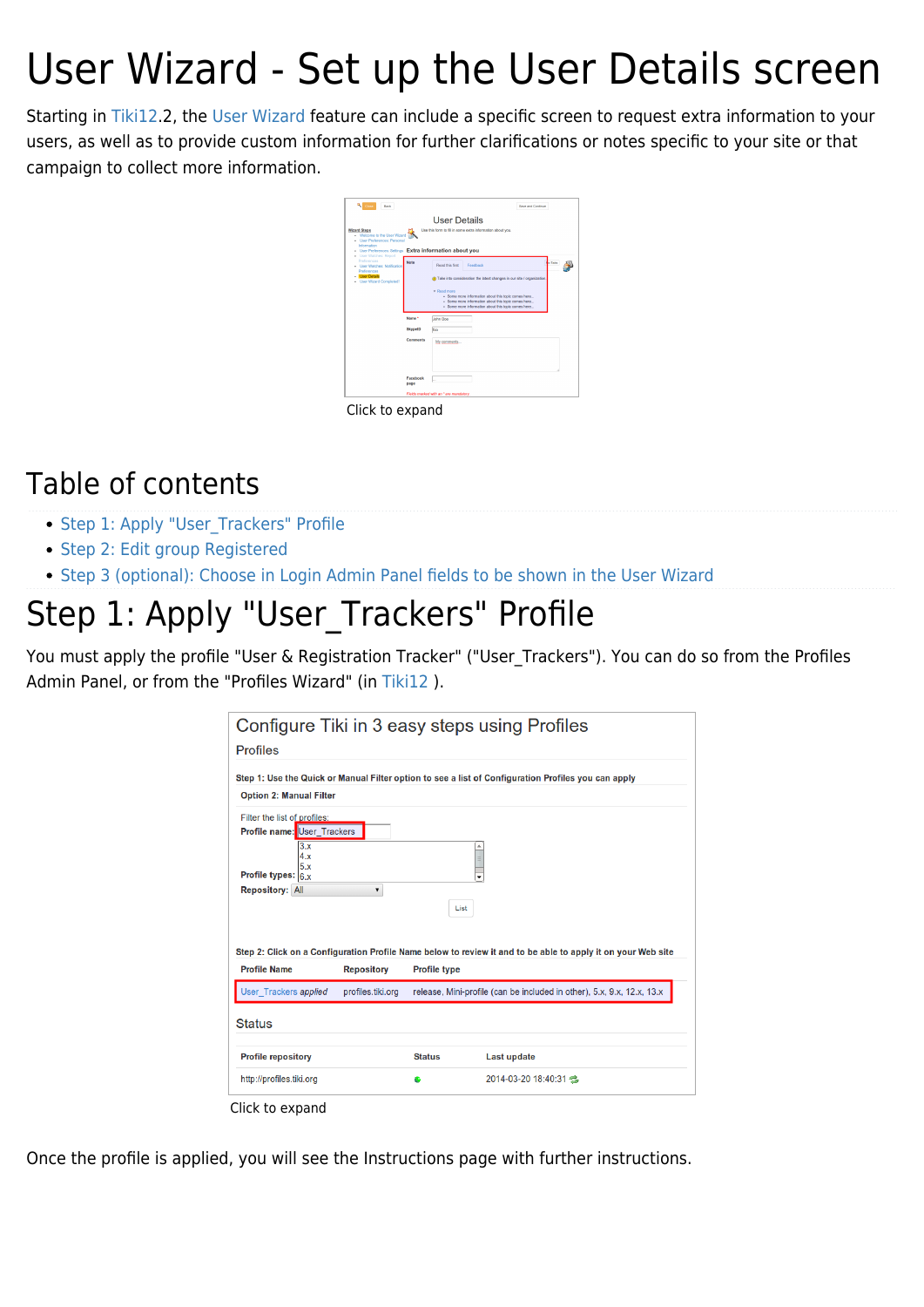| <b>User Trackers</b>                                                                                                                                                                                                                                                                                                                                                                                                                                                                                         | Q | Œ |  |
|--------------------------------------------------------------------------------------------------------------------------------------------------------------------------------------------------------------------------------------------------------------------------------------------------------------------------------------------------------------------------------------------------------------------------------------------------------------------------------------------------------------|---|---|--|
| After this profile installation,                                                                                                                                                                                                                                                                                                                                                                                                                                                                             |   |   |  |
| 1. Go to tiki-admingroups.php?group=Registered<br>2. Find "Users Information Tracker" field and select the newly created tracker "Users" from the dropdown, and hit<br><b>Save</b><br>3. Pick the "login" from the newly appeared dropdown, and then click save again<br>4. In the text field called Users Information Tracker Fields Asked at Registration Time, enter the fieldids for<br>the fields of the Users tracker, which you want to be active on the user registration form. Then hit Save again. |   |   |  |
| 1. Add a user<br>2. Become that user (SU)<br>3. Then, visit tiki-view tracker item.php?view=+user or go there from the right column module                                                                                                                                                                                                                                                                                                                                                                   |   |   |  |
| Edit<br><b>Source</b><br>Rename<br><b>History</b><br>More $\triangle$                                                                                                                                                                                                                                                                                                                                                                                                                                        |   |   |  |

Click to expand

## Step 2: Edit group Registered

You need to go to manage groups, and edit group "Registered" (tikiadmingroups.php?group=Registered&cookietab=2).

There you must indicate which tracker is the "**Users Information Tracker**", and which field carries the login field (tracker "Users" and field "1 - login" in the example at the screenshot). You can set just below the fields that are to be shown at registration time (fields 2:10:17:18 in the example at the screenshot). And just below that you are indicated that you can also set up a different combination of fields in the **User Wizard**, through the "**Login admin panel**" (tiki-admin.php?page=login).

| <b>Edit group Registered</b><br>List<br><b>Members</b>                                                                     | No Tabs<br>Import/Export                                                                                                                                                                                                      |  |  |  |
|----------------------------------------------------------------------------------------------------------------------------|-------------------------------------------------------------------------------------------------------------------------------------------------------------------------------------------------------------------------------|--|--|--|
| Edit group Registered                                                                                                      |                                                                                                                                                                                                                               |  |  |  |
| Group:                                                                                                                     | Registered                                                                                                                                                                                                                    |  |  |  |
| <b>Description:</b>                                                                                                        | <b>Blog user</b>                                                                                                                                                                                                              |  |  |  |
| Inherit permissions directly from following<br>groups.                                                                     | None<br><b>Anonymous</b>                                                                                                                                                                                                      |  |  |  |
| Also inheriting permissions from the following None<br>groups (indirect inheritance through the<br>groups selected above). |                                                                                                                                                                                                                               |  |  |  |
| Group Homepage or Url:                                                                                                     | <b>Registered HomePage</b>                                                                                                                                                                                                    |  |  |  |
| Default category assigned to<br>uncategorized objects edited by a user<br>with this default group:                         | none $\overline{v}$                                                                                                                                                                                                           |  |  |  |
| <b>Users Information Tracker</b>                                                                                           | <b>Users</b><br>▼<br><b>Admin Users</b><br>$1 -$ login<br>▼                                                                                                                                                                   |  |  |  |
| Users Information Tracker Fields Asked at<br><b>Registration Time</b><br>(fieldIds separated with :)                       | 2:10:17:18                                                                                                                                                                                                                    |  |  |  |
| <b>User Wizard:</b>                                                                                                        | Users Information Tracker Fields Asked in the By default, the same fields as in Registration. You can choose in the<br>Login admin panel to show different fields in User Wizard than the ones<br>asked at Registration Time. |  |  |  |
| Assign group management permissions:                                                                                       | دیک<br>Save                                                                                                                                                                                                                   |  |  |  |

Click to expand

#### Step 3 (optional): Choose in Login Admin Panel fields to be shown in the User Wizard

In the "Login Admin Panel" you can optionally choose to "**Ask different fields in the User Wizard than the ones in Registration**", and then, indicate which fields from the User Tracker selected in the previous step. This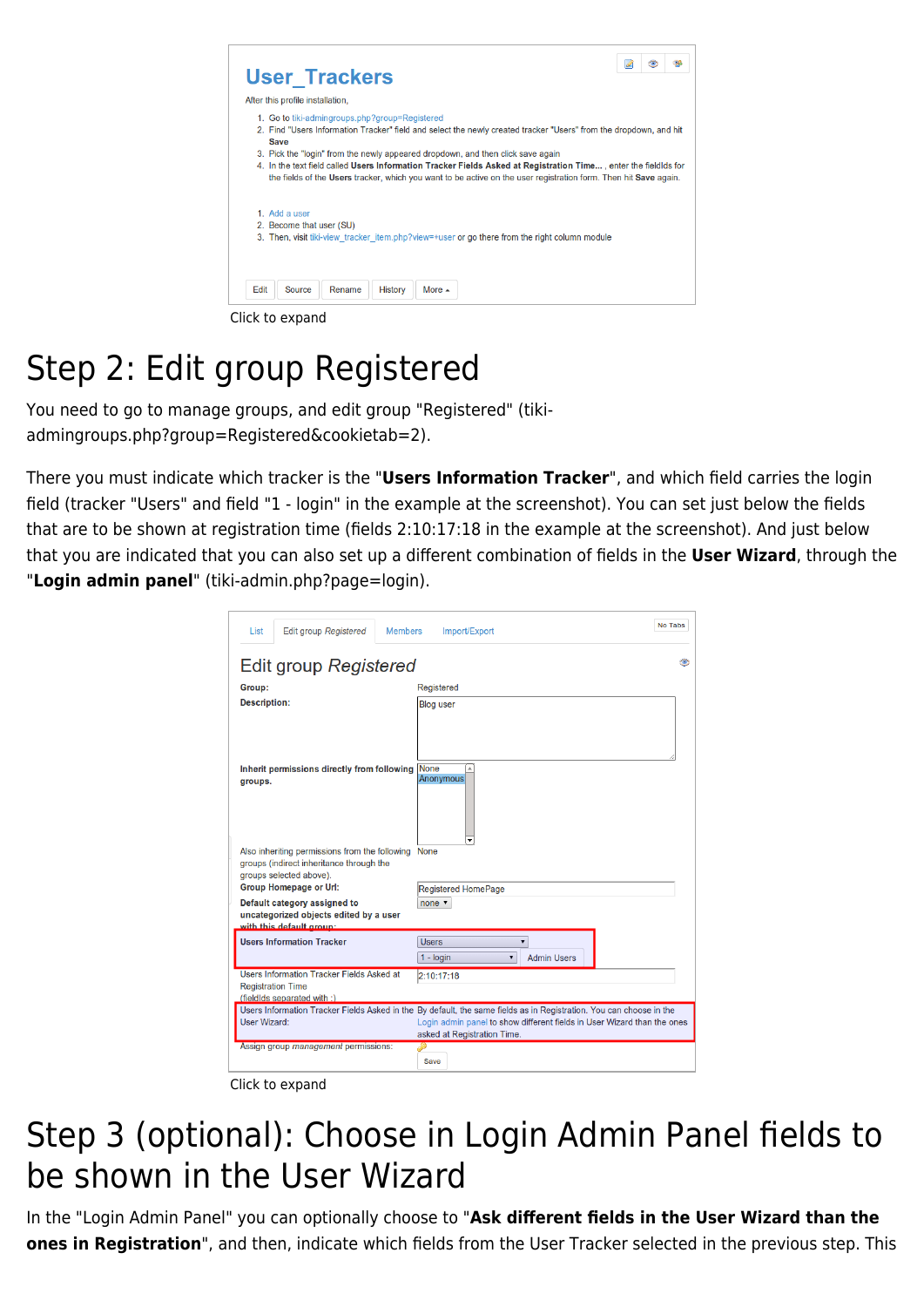is not compulsory, and if this preference is not selected, then the same fields shown at Registration time will be shown in the User Wizard.

In this example shown in the screenshot, the preference is enabled, and fields 26:2:21:10:20 where chosen to be shown in the User Details screen from the User Wizard, a part from the fields shown in the Registration process:

| trunk <mark>'</mark> tiki-admin.php?page=login                            |
|---------------------------------------------------------------------------|
| Users must choose a group at registration @                               |
| URL a user is redirected to after<br>account validation:                  |
| Default: tiki-information.php?msg=Account validated successfully.         |
|                                                                           |
| ■ Use tracker to collect more user information ● ■                        |
| Use the "Admin Groups" page to select which tracker and fields to display |
|                                                                           |
| Ask different fields in the User Wizard than the ones in Registration @   |
| <b>Tracker Fields Asked in the User</b><br><b>Wizard as User Details:</b> |
| 26:2:21:10:20                                                             |
| $\circ$                                                                   |
| Use pretty trackers for registration form @                               |
|                                                                           |
|                                                                           |

If we go to see the fields from that User Tracker, we can see that field 26, for instance, is of type "static text" and is the one suitable to provide custom information for your users if you need to do so (latest news, why some extra information is requested, site policy updates, etc). The other fields are some selection of the long list of fields provided by default in that user tracker.

|                                                                                                    |                                      |                              |                      |                                                                                                  | <b>User-Grou</b>        |  |
|----------------------------------------------------------------------------------------------------|--------------------------------------|------------------------------|----------------------|--------------------------------------------------------------------------------------------------|-------------------------|--|
| <b>Admin Tracker: Users o</b><br><b>Edit This Tracker</b><br><b>Edit Fields</b><br><b>Trackers</b> |                                      |                              |                      | <b>View Items</b>                                                                                | Log out<br>User inform. |  |
|                                                                                                    |                                      |                              |                      | <b>Edit Field</b>                                                                                |                         |  |
|                                                                                                    | <b>Tracker fields</b>                | <b>Import Tracker Fields</b> |                      | General<br>۰                                                                                     |                         |  |
|                                                                                                    | <b>Tracker fields</b><br>+ Add Field |                              |                      | Name:<br><b>Note</b><br><b>Description:</b>                                                      |                         |  |
| ID                                                                                                 | <b>Name</b>                          |                              | <b>Type</b>          | {TABS(name="Custom info" tabs="Read this                                                         |                         |  |
|                                                                                                    | 26<br><b>Note</b>                    |                              | <b>Static Text</b>   | first Feedback" toggle="y" inside pretty="n")}<br>(:exclaim:) Take into consideration the latest |                         |  |
|                                                                                                    | login                                |                              | <b>User Selector</b> | changes in our site / organization. %%% %%%                                                      |                         |  |
|                                                                                                    | $\overline{2}$<br>Name               |                              | <b>Text Field</b>    | {FADE(label="Read more", icon="y")}<br>Some more information about this topic comes              |                         |  |
|                                                                                                    | 21<br><b>SkypeID</b>                 |                              | <b>Text Field</b>    |                                                                                                  |                         |  |
|                                                                                                    | <b>Business Name</b><br>3            |                              | <b>Text Field</b>    | <b>Description contains wiki syntax</b>                                                          |                         |  |
|                                                                                                    | <b>Short Description</b><br>4        |                              | <b>Text Field</b>    | <b>Options for Static Text</b><br>k.                                                             |                         |  |
|                                                                                                    | <b>Long Description</b><br>5         |                              | <b>Text Area</b>     | <b>Validation</b><br>k.                                                                          |                         |  |
|                                                                                                    | Profession<br>6                      |                              | <b>Text Area</b>     | <b>Permissions</b>                                                                               |                         |  |
|                                                                                                    | <b>Products</b><br>7                 |                              | <b>Text Area</b>     |                                                                                                  |                         |  |
|                                                                                                    | <b>Services</b><br>8                 |                              | <b>Text Area</b>     | OK                                                                                               | Cancel                  |  |
|                                                                                                    | 9<br><b>Bio</b>                      |                              | <b>Text Area</b>     |                                                                                                  |                         |  |

Click to expand